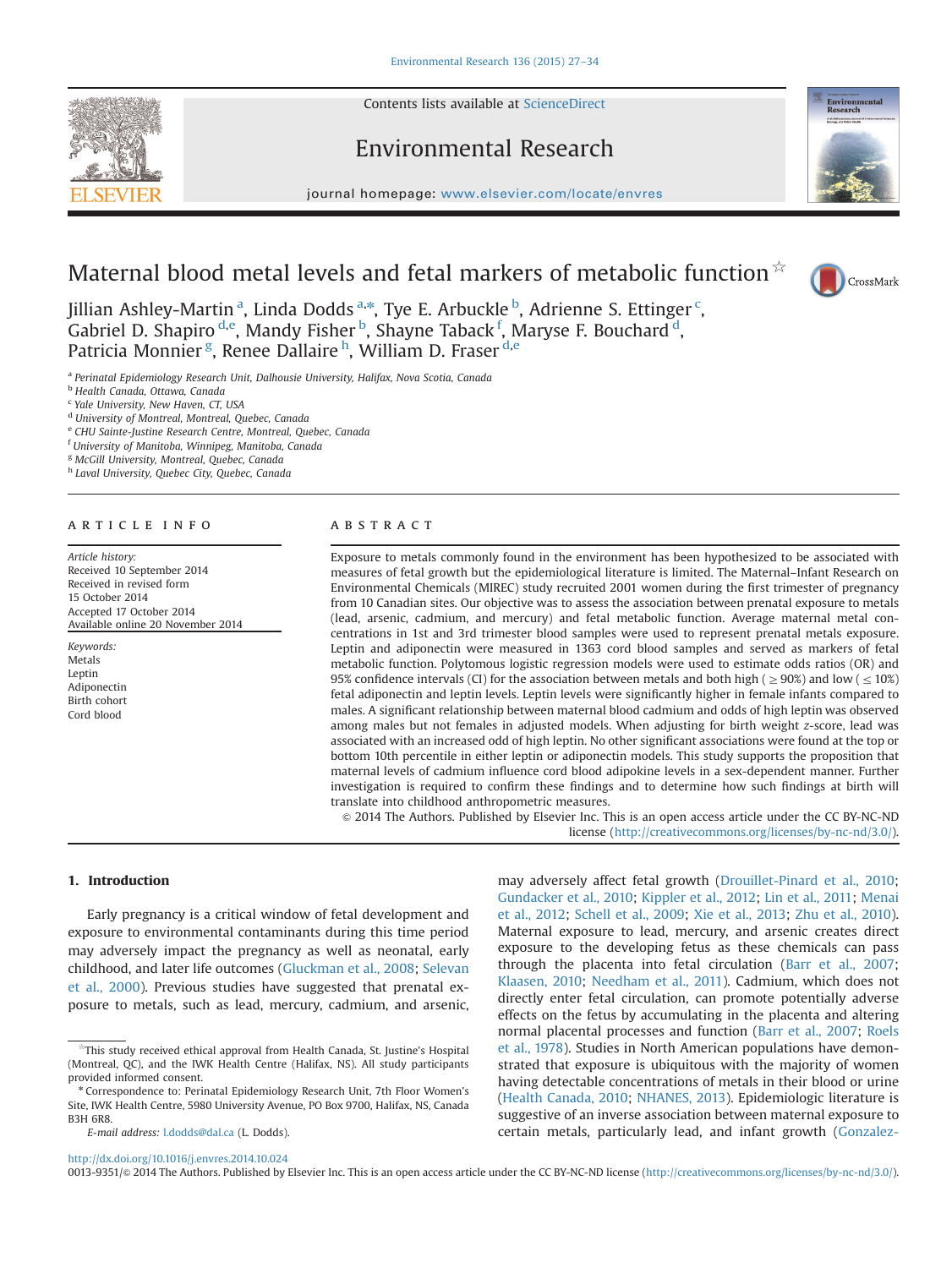[Cossio et al., 1997](#page-6-0); [Schell et al., 2009;](#page-7-0) [Xie et al., 2013](#page-7-0); [Zhu et al.,](#page-7-0) [2010\)](#page-7-0), but longitudinal analyses in North American populations without relatively high levels of exposure is limited.

Metabolic function can be examined by measuring leptin and adiponectin levels in blood, two hormones produced by adipocytes that play critical roles in metabolic function [\(Karakosta and](#page-6-0) [Chatzi, 2011](#page-6-0); [Trujillo and Scherer, 2005;](#page-7-0) [Walsh et al., 2014\)](#page-7-0). Elevated levels of both leptin and adiponectin in umbilical cord blood are correlated with high birth weight and may provide insight on future risk of childhood obesity [\(Karakosta and Chatzi,](#page-6-0) [2011;](#page-6-0) [Mantzoros et al., 2009](#page-6-0)). In adults, elevated leptin levels are associated with increased adipose tissue mass, insulin resistance ([Mantzoros et al., 2009](#page-6-0)), and, in pregnant women having large for gestational age infants ([Retnakaran et al., 2012\)](#page-7-0). In contrast, low adiponectin levels in adulthood have been implicated in insulin resistance, type 2 diabetes, and metabolic syndrome [\(Mazaki-Tovi](#page-6-0) [et al., 2005](#page-6-0); [Trujillo and Scherer, 2005](#page-7-0)). Examining the relationship between maternal metal concentrations and biomarkers of fetal metabolic function may provide insight into the susceptibility of fetal metabolic development to exogenous in utero exposures. The objectives of the present study were to assess the relationship between maternal blood levels of lead, arsenic, cadmium, and mercury and umbilical cord blood levels of leptin and adiponectin among the cohort of mother–infants pairs enrolled in the Maternal–Infant Research on Environmental Chemicals (MIREC) study.

# 2. Material and methods

### 2.1. Study design

Details of the MIREC study have been previously reported ([Arbuckle, et al., 2013](#page-6-0)). Briefly, 2001 women were recruited from 10 Canadian sites during their first trimester and consented to provide urine and blood samples. Women were eligible for inclusion if they were  $<$  14 weeks gestation at the time of recruitment,  $\geq$  18 years of age, able to communicate in French or English, and planning on delivering at a local hospital. Women with known fetal or chromosomal anomalies in the current pregnancy and women with serious medical complications were excluded from the study [\(Arbuckle et al., 2013\)](#page-6-0). Of the 2001 women recruited into the MIREC study, 18 withdrew and asked that all their data and biospecimens be destroyed. Of the remaining 1983 subjects, 1363 had infants with a cord blood sample. For this analysis, 103 were excluded for: multiple birth, pre-term birth, cord blood samples unsuitable for analysis, missing metal data or unknown infant sex, resulting in an analytical sample size of 1260.

# 2.2. Metal exposure

Chemical analysis of blood samples were carried out at the Laboratoire de Toxicologie, Institut National de Santé Publique du Québec (INSPQ) (Québec, QC, Canada), accredited by the Standards Council of Canada. Lead, arsenic, mercury, and cadmium were measured in maternal whole blood collected during the 1st and 3rd trimesters using inductively coupled plasma mass spectrometry (PerkinElmer ELAN ICP-MS DRC II). Metal concentrations from the two time points were averaged to create an estimate of gestational exposure. In the case where the value for one time point was missing, the other value was used. All samples below the level of detection (LOD) were imputed as one half the level of detection. We also conducted an analysis to determine whether samples collected in the third trimester would have a different influence on results compared to the first trimester measurements.

#### 2.3. Fetal markers of metabolic function

Leptin and adiponectin were measured in plasma from 1363 stored umbilical cord blood samples by ELISA using kits from Meso Scale Discovery (MSD) (Rockville, MD, USA) at Mt. Sinai Laboratory (Toronto, ON, Canada). Repeated analysis was performed on all samples with a coefficient of variation (CV) greater than 15%. The inter- and intra-assay CVs, respectively, were 11.8% and 9.3% for leptin and 8% and 9% for adiponectin. All samples were above the limit of detection.

# 2.4. Covariates

Data on covariates were extracted from questionnaires and hospital charts by trained research staff. We examined the following variables as potential confounders: maternal age at delivery ( $\leq$  24, 25–29, 30–34,  $\geq$  35 years), pre-pregnancy body mass index (BMI) according to WHO guidelines [\(World Health Organi](#page-7-0)[zation, 2006](#page-7-0)), parity (nulliparous, parous), maternal education (high school diploma or less, some college or trade school, undergraduate university degree, graduate university degree), household income ( $\frac{2}{3} \le 30,000$ , 30,001–50,000, 50,001–100,000,  $\geq$  100,000), ethnicity (Caucasian/non-Caucasian), and maternal smoking (never or quit before pregnancy, quit when pregnancy confirmed, current smoker).

#### 2.5. Statistical analysis

Umbilical cord blood levels of leptin and adiponectin were categorized into the 10th and 90th percentiles, as the previous literature has shown that both low and high levels of both of these biomarkers are associated with potentially adverse outcomes ([Mantzoros et al., 2009;](#page-6-0) [Trujillo and Scherer, 2005;](#page-7-0) [Walsh et al.,](#page-7-0) [2014\)](#page-7-0). Due to differing leptin levels between male and female infants, the binary leptin variables were derived using sex specific cut-off points: 10th percentile (males 1.8, females 3.5 ng/mL) and 90th percentile (males 31.2, females 54.6 ng/mL). Adiponectin levels did not vary by sex, thus, sex-specific cut-offs were not necessary.

Descriptive statistics for maternal demographics, weight-related characteristics, and pregnancy characteristics were calculated according to levels of leptin and adiponectin using frequency distributions and chi-square tests of significance for the difference between the low ( $\leq$  10%ile), moderate ( $>$  10– $<$  90%) and elevated  $($   $\geq$  90%ile) leptin and adiponectin groups.

The geometric means (GM) and standard deviations (SD) of the metals according to the outcome categories of leptin and adiponectin were determined. Separate models were developed for leptin and adiponectin using polytomous regression to examine the odds of both high ( $\geq$ 90%) and low ( $\leq$ 10%) levels of the markers of metabolic function. Polytomous logistic regression is an extension of simple logistic regression that facilitates analysis of multinomial outcomes [\(Ananth and Kleinbaum, 1997\)](#page-6-0). The cut-off points in the present study were selected to capture infants with elevated and suppressed adipokine values. But, in recognition of the fact that the choice of these cut-off points was somewhat arbitrary, we conducted a sensitivity analysis to examine the outcome categories at the 25th and 75th percentiles.

Next, metals were categorized in quartiles and, since no metal had more than 25% below the LOD, all levels below LOD were included in the lowest quartile for each metal. Due to the lack of linearity in quartile association estimates, we did not examine the chemical exposures as continuous variables. In the multivariate models, we included variables that were selected a priori (maternal age) or significantly associated with the adipokines at a  $p$ -value  $<$  0.1 in order to facilitate identification of a common set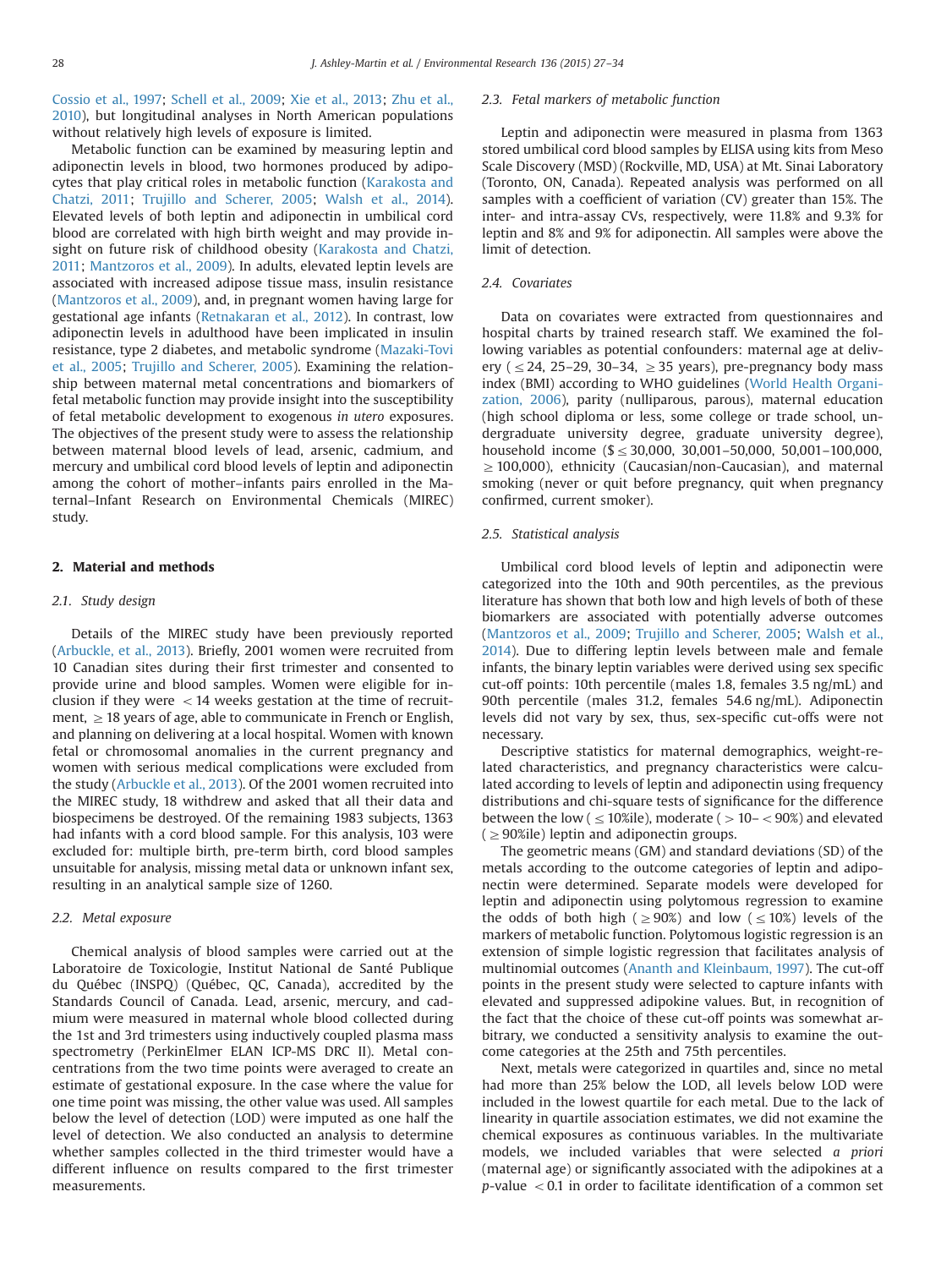of potential confounders across metals. Effect modification between infant sex and metal exposure was assessed in each model using the likelihood ratio test to determine if model fit improved with the inclusion of the product term. Results were stratified by sex if the likelihood ratio test was significant at  $p < 0.1$ . In addition, in order to determine whether any association we observed between metals and leptin or adioponectin were independent of fetal fat mass, we conducted an analysis adjusting for birth z-score (as a surrogate of fat mass).

For metals with significant associations in either the main or sensitivity analysis, we produced locally weighted scatterplot smoothing (LOESS) plots to facilitate visualization of associations observed in the categorical analyses. The smoothing criterion for the displayed plots was selected as the value that would minimize the corrected Akaike's information criterion (AIC).

All analyses were done completed using SAS v.9.2 (SAS Institute, Inc., Cary, NC, USA). This study received ethical approval from the IWK Health Centre (Halifax, NS), Health Canada, and Ste. Justine's Hospital (Montreal, QC).

# 3. Results

Median (IQR) leptin concentrations were significantly higher among female infants (16.0 (26.3) ng/mL) than in males (8.7 (13.6) ng/mL) and ranged from 0.086 to 243 ng/mL. Median adiponectin concentrations did not differ by sex (males 16.7 (12.7), females 16.7 (12.6)  $\mu$ g/mL) and ranged from 0.19 to 239  $\mu$ g/mL. The Pearson correlation coefficient between leptin and adiponectin levels was 0.45 among males and 0.53 among females.

The majority of study participants were over 30 years of age at the time of pregnancy, were of normal BMI, were university educated, had a household income greater than \$50,000, never smoked and were Caucasian ([Table 1](#page-3-0)).

The geometric mean (SD) levels of the average of first and third trimester metals are as follows: lead =  $0.88$  (1.61)  $\mu$ g/dL, arsenic = 1.14  $(1.98) \,\mu g/L$ , mercury = 0.86 (2.84)  $\mu g/L$ , and cadmium = 0.32 (2.13)  $\mu g/L$ L. The Pearson correlation coefficient for the first and third trimester blood metal levels as follows: lead = 0.70, arsenic = 0.36, cadmium = 0.60, mercury= $0.75$  (Pearson correlation coefficient). Geometric means according to high and low levels of leptin and adiponectin are presented in [Table 2](#page-3-0).

Multivariate models assessing the association between metals and leptin were adjusted for maternal age, pre-pregnancy BMI, and parity. The adiponectin models were adjusted for age and education. No statistically significant associations were observed between lead, arsenic or mercury and either low or high leptin levels [\(Table 3](#page-4-0)). Adjustment for birth weight z-score resulted in an elevated, borderline significant odds ratio of elevated leptin in the fourth quartile of maternal lead levels ( $OR = 1.7$  95% CI: 1.0–2.9) ([Table 3\)](#page-4-0). Effect modification by sex was observed in the relationship between cadmium and leptin levels (*p*-value  $<$  0.1). The highest quartile of maternal blood cadmium was associated with a significantly increased risk of high ( $\geq$  90%) leptin (OR = 4.3, 95% CI: 1.8–10.0) among males in the adjusted model ([Table 4\)](#page-4-0). There were no significant associations between any of the metals and adiponectin in crude or adjusted analyses [\(Table 5](#page-5-0)).

In sensitivity analyses, the highest quartile of maternal cadmium was associated with increased odds of high ( $\geq$  75%) leptin  $(aOR=1.7, 95\% \text{ CI: } 1.0-2.9)$  in males. No significant associations were observed between cadmium and leptin in females or between leptin and lead, mercury or arsenic. No significant associations were observed between any of the metals and adiponectin in the sensitivity analysis using the upper and lower 25%ile of adiponectin. All results using third trimester measurements

compared to first trimester measurements were similar in magnitude and statistical significance.

[Fig. 1](#page-5-0) and [2](#page-5-0) depict LOESS curves for the associations between leptin and cadmium (males only) and lead. The smoothing parameter was set to 0.471 and 0.998 in the lead and cadmium plots respectively as these values were associated with a minimal AIC value. [Fig. 1](#page-5-0) depicts the association between cadmium and leptin, demonstrating a trend towards increasing leptin levels at high maternal cadmium concentrations for male infants. [Fig. 2](#page-5-0) depicts the association between lead and leptin, showing a non-linear relationship between lead and leptin that plateaus at the highest concentrations.

#### 4. Discussion

In this analysis of the association between maternal blood levels of metals and cord blood levels of leptin and adiponectin, we observed that elevated maternal blood concentrations of cadmium were significantly associated with high cord blood leptin levels among their male infants. An analysis based on continuous measures of leptin showed a similar association with cadmium levels, and suggests that leptin increases only at the higher cadmium levels within this population. On average, the maternal level of cadmium exposure (median level= $0.28 \mu g/L$ ) in MIREC participants was well below the intervention level of  $5 \mu g/L$  defined by [OSHA \(2004\)](#page-7-0). Only a limited number of participants had cadmium exposure levels that approached this cut-off value. Our finding suggests that maternal cadmium concentrations substantially lower than the cut-off value (the 4th quartile cut-off was  $0.44 \mu$ g/ L) are associated with elevated cord blood leptin levels in males. No significant associations were observed between leptin and cadmium among females, nor did we observe any statistically significant associations between maternal metal levels and either low or high adiponectin.

While there have been no epidemiological studies examining the relationship between cadmium and cord blood leptin concentrations, there is evidence from the toxicology literature that placental cadmium concentrations are associated with decreased placental leptin synthesis ([Stasenko et al., 2010](#page-7-0)) and that leptin and adiponectin expression is reduced in response to cadmium exposure ([Kawakami et al., 2013\)](#page-6-0). A Bangladeshi cohort study reported a significant inverse association between maternal blood cadmium levels (median =  $0.63 \mu g/L$ ) and birth weight among girls but not boys ([Kippler et al., 2012](#page-6-0)), inverse association between maternal cadmium blood levels (median =  $0.8 \mu g/L$ ) and birth weight was observed among smokers, but not non-smokers, in a French birth cohort. Results were not stratified by sex in this study ([Menai et al., 2012\)](#page-7-0). A Taiwanese birth cohort study reported a significant inverse association between cord blood, but not maternal (median =  $1.05 \mu g/L$ ), cadmium and head circumference at birth. Associations between both cord blood and maternal cadmium levels were inversely yet not significantly associated with other growth parameters at birth [\(Lin et al., 2011\)](#page-6-0). The inverse association between cadmium and fetal growth may be explained by the fact that cadmium has been shown to interfere with the placental transfer of micronutrients such as zinc to the fetus ([Kippler et al., 2010\)](#page-6-0). This explanation is consistent with evidence that cadmium accumulates in the placenta and that cord blood levels have been shown to be lower than maternal blood levels ([Barr et al., 2007;](#page-6-0) [Kuhnert et al., 1982](#page-6-0)).

In light of this previous research and evidence that fetal cadmium exposure is mitigated by the placenta, the observed finding of a significant association between relatively low maternal cadmium levels and elevated cord blood leptin concentrations among males is novel and warrants further investigation.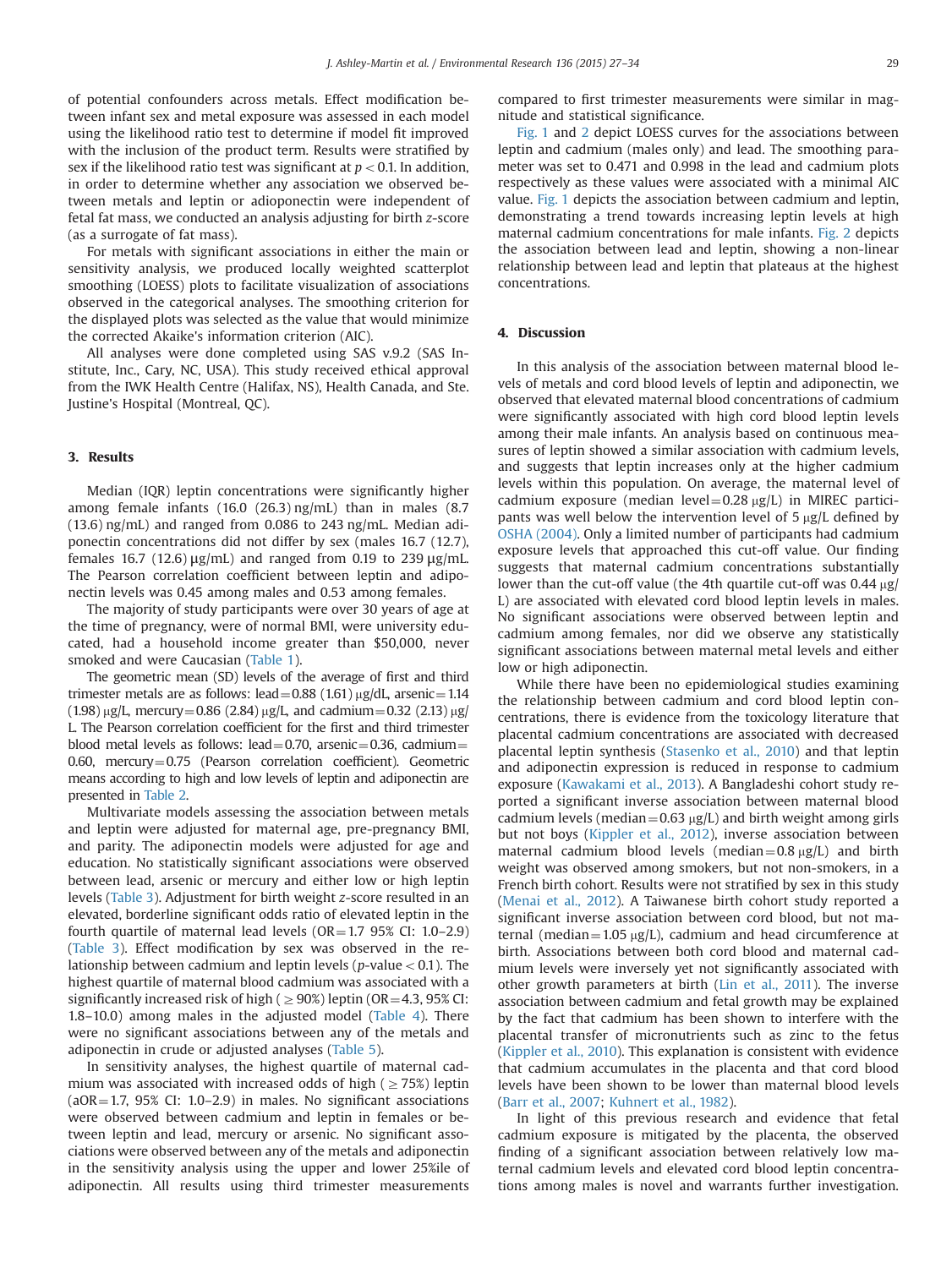# <span id="page-3-0"></span>Table 1

Maternal demographic characteristics according to cord blood levels of leptin (ng/mL) and adiponectin (mg/mL). (MIREC study, 2008-2011).

| Characteristic                                                                                                                                        | $\boldsymbol{N}$              | Leptin (row %)              |                              |                             | Adiponectin (row %) |                              |                              |                             |         |
|-------------------------------------------------------------------------------------------------------------------------------------------------------|-------------------------------|-----------------------------|------------------------------|-----------------------------|---------------------|------------------------------|------------------------------|-----------------------------|---------|
|                                                                                                                                                       |                               | $\leq 10\%$                 | 10-90%                       | $\geq 90\%$                 | <i>p</i> -Value     | $\leq 10\%$                  | 10-90%                       | $\geq 90\%$                 | p-Value |
| Maternal age<br>$\leq$ 24<br>$25 - 29$<br>$30 - 34$<br>$\geq$ 35                                                                                      | 60<br>270<br>451<br>479       | 13.3<br>10.0<br>8.0<br>11.7 | 80.0<br>77.8<br>83.4<br>78.1 | 6.7<br>12.2<br>8.7<br>10.2  | 0.73                | 10.0<br>10.7<br>10.0<br>10.0 | 80.0<br>77.8<br>80.7<br>80.0 | 10.0<br>11.5<br>9.3<br>10.0 | 0.90    |
| Pre-pregnancy BMI<br>Underweight $($ < 18.5)<br>Normal (18.5-24.9)<br>Overweight (25-29.9)<br>Obese ( $\geq$ 30)<br>Missing                           | 27<br>720<br>272<br>171<br>70 | 22.2<br>13.0<br>4.0<br>6.4  | 70.4<br>79.6<br>83.8<br>76.0 | 7.4<br>7.5<br>12.1<br>17.5  | < 0.01              | 22.2<br>11.1<br>8.8<br>8.2   | 70.4<br>78.6<br>80.5<br>83.0 | 7.4<br>10.3<br>10.7<br>8.8  | 0.28    |
| Parity<br>Nulliparous<br>Parous<br>Missing                                                                                                            | 529<br>729<br>2               | 9.3<br>10.7                 | 76.9<br>82.2                 | 13.8<br>7.1                 | < 0.01              | 9.3<br>10.8                  | 79.6<br>79.8                 | 11.2<br>9.3                 | 0.19    |
| Education<br>High school diploma or less<br>Some college, or trade school<br>Undergraduate university degree<br>Graduate university degree<br>Missing | 105<br>362<br>480<br>311<br>2 | 10.5<br>10.8<br>10.0<br>9.3 | 79.1<br>77.1<br>81.5<br>81.4 | 10.5<br>12.2<br>8.5<br>9.3  | 0.71                | 10.5<br>11.9<br>9.6<br>9.0   | 81.0<br>79.0<br>80.6<br>78.8 | 8.6<br>9.1<br>9.8<br>12.2   | 0.10    |
| Household Income (\$CAD)<br>$\leq 30,000$<br>30,001-50,000<br>50,001-100,000<br>$\geq 100,000$<br>Missing                                             | 91<br>116<br>516<br>488<br>49 | 14.3<br>5.2<br>10.9<br>9.2  | 74.7<br>84.5<br>77.9<br>82.2 | 11.0<br>10.3<br>11.2<br>8.6 | 0.80                | 13.2<br>7.8<br>11.1<br>8.6   | 78.0<br>84.5<br>77.5<br>81.8 | 8.8<br>7.8<br>11.4<br>9.6   | 0.36    |
| Ethnicity<br>Caucasian<br>Not Caucasian                                                                                                               | 1087<br>173                   | 9.8<br>11.6                 | 80.4<br>77.5                 | 9.8<br>11.0                 | 0.89                | 10.6<br>7.5                  | 78.7<br>86.7                 | 10.8<br>5.8                 | 0.60    |
| Maternal smoking<br>Never or quit before pregnancy<br>Quit when pregnancy confirmed<br>Current smoker                                                 | 1109<br>90<br>61              | 10.1<br>8.9<br>11.5         | 80.6<br>76.7<br>73.8         | 9.3<br>14.4<br>14.8         | 0.23                | 10.1<br>12.2<br>8.2          | 79.8<br>80.0<br>78.7         | 10.1<br>7.8<br>13.1         | 0.78    |
| Infant sex<br>Male<br>Female                                                                                                                          | 675<br>585                    | 10.1<br>10.1                | 80.0<br>80.0                 | 9.9<br>9.9                  | 0.99                | 9.6<br>10.8                  | 81.6<br>77.7                 | 8.8<br>11.6                 | 0.50    |
| Cord blood adiponectin (µg/mL)<br>$\leq 10\%$<br>10-90%<br>$\geq 90\%$                                                                                | 123<br>1005<br>127            | 43.8<br>$6.8\,$<br>2.4      | 50.0<br>84.4<br>75.6         | 6.3<br>8.9<br>22.1          | $< 0.01\,$          |                              |                              |                             |         |
| Cord blood leptin (ng/mL)<br>$\leq 10\%$<br>$<90\%$<br>$\geq 90\%$                                                                                    | 127<br>1008<br>125            |                             |                              |                             |                     | 44.1<br>6.6<br>6.4           | 53.5<br>84.1<br>71.2         | 2.4<br>9.5<br>22.4          | < 0.01  |

# Table 2

Geometric mean blood concentration of metals according to categories of cord leptin (ng/mL) and adiponectin ( $\mu$ g/mL) (MIREC study, 2008–2011) (n=1260).

| Metal                                                                                  | $% >$ LOD <sup>a</sup>      | Leptin                                               |                                                      |                                                      | Adiponectin                                          |                                                      |                                                      |
|----------------------------------------------------------------------------------------|-----------------------------|------------------------------------------------------|------------------------------------------------------|------------------------------------------------------|------------------------------------------------------|------------------------------------------------------|------------------------------------------------------|
|                                                                                        |                             | $< 10\%$                                             | 10-90%                                               | >90%                                                 | < 10%                                                | 10-90%                                               | > 90%                                                |
| Lead $(\mu g/dL)$<br>Mercury $(\mu g/L)$<br>Arsenic $(\mu g/L)$<br>Cadmium $(\mu g/L)$ | 100<br>90.6<br>93.6<br>97.4 | 0.89(1.61)<br>0.93(2.93)<br>1.11(2.13)<br>0.32(2.22) | 0.88(1.61)<br>0.87(2.85)<br>1.15(1.95)<br>0.31(2.07) | 0.93(1.65)<br>0.74(2.69)<br>1.10(2.04)<br>0.36(2.50) | 0.88(1.61)<br>0.86(2.88)<br>1.14(2.11)<br>0.30(2.04) | 0.89(1.61)<br>0.86(2.82)<br>1.14(1.94)<br>0.32(2.15) | 0.86(1.63)<br>0.83(3.00)<br>1.17(2.14)<br>0.31(2.10) |

 $a \approx$  > LOD based on first trimester measurements (lead = 0.1 µg/dL, mercury = 0.12 µg/L, arsenic = 0.22 µg/L, cadmium = 0.04 µg/L)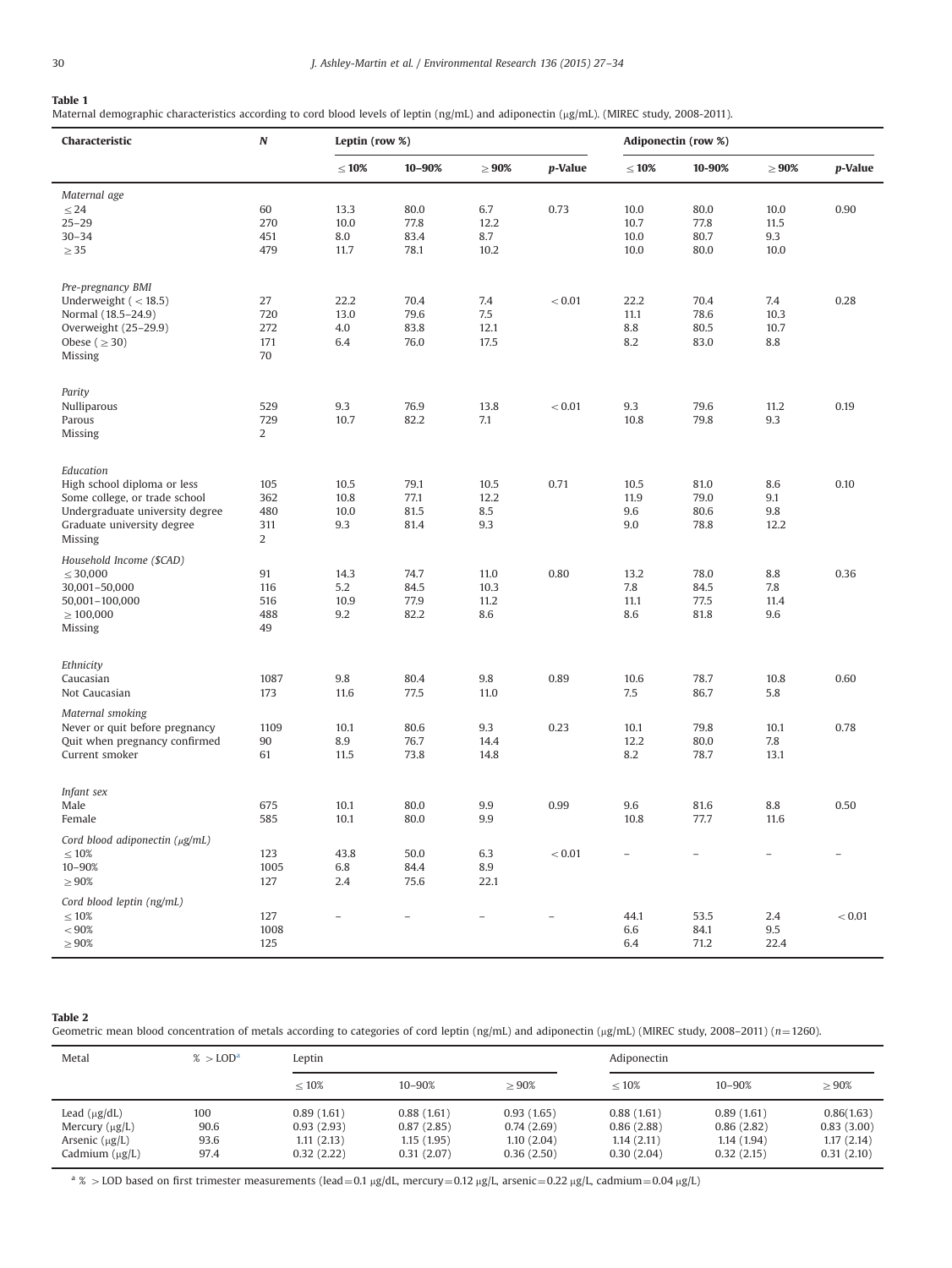#### <span id="page-4-0"></span>Table 3

Odds ratio of high ( $\geq$  90%) and low ( $\leq$  10%) leptin (ng/mL) and prenatal exposure to quartiles of maternal blood metals (MIREC study, 2008–2011) (n=1188).

| Contaminant                                                                               | Low leptin                                                |                                                           |                                                           | <b>High leptin</b>                                                                                                                                                                    |                                                           |                                                           |
|-------------------------------------------------------------------------------------------|-----------------------------------------------------------|-----------------------------------------------------------|-----------------------------------------------------------|---------------------------------------------------------------------------------------------------------------------------------------------------------------------------------------|-----------------------------------------------------------|-----------------------------------------------------------|
|                                                                                           |                                                           |                                                           |                                                           | Unadjusted OR (95% CI) Adjusted OR <sup>3</sup> (95% CI) Adjusted OR <sup>3</sup> (95% CI) Unadjusted OR (95% CI) Adjusted OR <sup>3</sup> (95% CI) Adjusted OR <sup>3</sup> (95% CI) |                                                           |                                                           |
| Lead $(\mu g/dL)$<br>$\leq 0.63$<br>0.64 to $\leq$ 0.87<br>0.88 to $\leq$ 1.20<br>>1.20   | 1.0<br>$1.1(0.6-1.8)$<br>$0.8(0.4-1.3)$<br>$1.3(0.8-2.2)$ | 1.0<br>$1.1(0.6-1.8)$<br>$0.7(0.4-1.3)$<br>$1.2(0.7-2.0)$ | 1.0<br>$0.9(0.5-1.6)$<br>$0.6(0.3-1.1)$<br>$0.9(0.5-1.5)$ | 1.0<br>$1.1(0.6-1.8)$<br>$0.8(0.4-1.3)$<br>$1.3(0.8-2.1)$                                                                                                                             | 1.0<br>$1.1(0.6-1.9)$<br>$0.9(0.5-1.6)$<br>$1.4(0.8-2.3)$ | 1.0<br>$1.2(0.7-2.1)$<br>$1.0(0.6-1.8)$<br>$1.7(1.0-2.9)$ |
| Arsenic $(\mu g/L)$<br>$\leq 0.77$<br>0.78 to $\leq$ 1.13<br>1.14 to $\leq$ 1.72<br>>1.72 | 1.0<br>$0.9(0.6-1.6)$<br>$0.6(0.3-1.0)$<br>$1.0(0.6-1.6)$ | 1.0<br>$1.0(0.6-1.6)$<br>$0.6(0.3-1.0)$<br>$0.9(0.5-1.5)$ | 1.0<br>$1.0(0.6-1.8)$<br>$0.6(0.3-1.1)$<br>$0.9(0.5-1.5)$ | 1.0<br>$1.0(0.6-1.7)$<br>$0.8(0.5-1.4)$<br>$0.8(0.5-1.4)$                                                                                                                             | 1.0<br>$1.0(0.6-1.6)$<br>$0.8(0.5-1.3)$<br>$0.8(0.5-1.4)$ | 1.0<br>$1.0(0.6-1.8)$<br>$0.8(0.5-1.5)$<br>$0.9(0.5-1.6)$ |
| Mercury $(\mu g/L)$<br>$\leq 0.46$<br>0.47 to $\leq$ 0.99<br>1.0 to $\leq$ 1.86<br>>1.86  | 1.0<br>$1.0(0.6-1.7)$<br>$1.1(0.6-1.8)$<br>$0.9(0.5-1.5)$ | 1.0<br>$0.9(0.5-1.5)$<br>$0.9(0.5-1.5)$<br>$0.7(0.4-1.2)$ | 1.0<br>$1.0(0.5-1.7)$<br>$0.8(0.5-1.5)$<br>$0.6(0.3-1.1)$ | 1.0<br>$1.3(0.8-2.1)$<br>$0.9(0.5-1.5)$<br>$0.7(0.4-1.3)$                                                                                                                             | 1.0<br>$1.4(0.8-2.3)$<br>$0.8(0.5-1.5)$<br>$0.7(0.4-1.3)$ | 1.0<br>$1.4(0.8-2.5)$<br>$0.9(0.5-1.6)$<br>$0.8(0.4-1.4)$ |

<sup>a</sup> Adjusted for maternal age, parity, pre-pregnancy BMI.

<sup>b</sup> Adjusted for maternal age, parity, pre-pregnancy BMI, birth weight z-score.

Our finding of a sex-dependent association between maternal cadmium and cord blood leptin levels, however, is consistent with evidence that cadmium exposure has been shown to have a sexspecific effect on DNA methylation. Methylated sites in girls were associated with organ development changes where those changes observed in boys were found in cell death ([Kippler et al., 2013\)](#page-6-0). The sex-dependent nature of cadmium related effects is hypothesized to be due to its estrogenic properties [\(Garcia-Morales](#page-6-0) [et al., 1994;](#page-6-0) [Henson and Chedrese, 2004;](#page-6-0) [Johnson et al., 2003](#page-6-0)).

Moreover, it is worth noting that though smoking is a known source of exposure to cadmium, this variable was not identified as a confounder in the present analysis and, therefore, not included in our statistical models. The lack of influence of smoking on the associations between cadmium and cord blood cytokine levels may be due to the low smoking rates among MIREC study participants.

Though no identified literature has examined the association between prenatal lead exposure and leptin levels, epidemiological studies have reported an inverse relationship between lead and newborn growth [\(Gonzalez-Cossio et al., 1997;](#page-6-0) [Schell et al., 2009;](#page-7-0) [Xie et al., 2013](#page-7-0); [Zhu et al., 2010](#page-7-0)). Inverse associations between maternal lead levels and birth weight have been observed in birth cohort studies from NY state ([Schell et al., 2009;](#page-7-0) [Zhu et al., 2010\)](#page-7-0), Mexico ([Gonzalez-Cossio et al., 1997\)](#page-6-0), and China [\(Xie et al., 2013\)](#page-7-0). The median level of maternal blood lead in these studies was  $3 \mu g$ / dL in the New York state birth cohort (selected based on risk factors for lead exposure, namely poverty and residence in older, poorly maintained housing) ([Schell et al., 2009\)](#page-7-0), 3.2  $\mu$ g/dL in the Chinese birth cohort ([Xie et al., 2013](#page-7-0)), and 2  $\mu$ g/dL in a birth cohort from NY study using data from metals registry [\(Zhu et al., 2010\)](#page-7-0). The Mexican cohort examined tibial bone lead levels ([Gonzalez-](#page-6-0)[Cossio et al., 1997](#page-6-0)). The observed inverse associations between maternal lead levels and birth weight may be explained by lead interference with calcium transport and function ([Bellinger, 2005;](#page-6-0) [Pounds, 1984](#page-7-0)). We observed that the highest quartile of lead exposure was associated with increased odds of elevated leptin after adjustment for birth weight z-score. This finding, which warrants further investigation, raises interesting questions regarding the role of lead in fetal growth. On the one hand, previous research has demonstrated that lead is inversely related to growth, particularly

Table 4

Odds ratio of high ( $\geq$  90%) and low ( $\leq$  10%) leptin (ng/mL) and prenatal exposure to quartiles of maternal blood cadmium, stratified by infant sex (MIREC study, 2008-2011)  $(n=1188)$ .

| Contaminant                            | Low leptin     |                |                | <b>High leptin</b>                                                                                                                                                                    |                 |                 |  |
|----------------------------------------|----------------|----------------|----------------|---------------------------------------------------------------------------------------------------------------------------------------------------------------------------------------|-----------------|-----------------|--|
|                                        |                |                |                | Unadjusted OR (95% CI) Adjusted OR <sup>3</sup> (95% CI) Adjusted OR <sup>b</sup> (95% CI) Unadjusted OR (95% CI) Adjusted OR <sup>3</sup> (95% CI) Adjusted OR <sup>b</sup> (95% CI) |                 |                 |  |
| Cadmium $(\mu g/L)$<br>Males $(n=639)$ |                |                |                |                                                                                                                                                                                       |                 |                 |  |
| $\leq 0.20$                            | 1.0            | 1.0            | 1.0            | 1.0                                                                                                                                                                                   | 1.0             | 1.0             |  |
| 0.21 to $\leq$ 0.29                    | $1.0(0.5-2.0)$ | $1.0(0.5-2.0)$ | $1.0(0.5-2.1)$ | $2.1(0.9-5.1)$                                                                                                                                                                        | $2.3(0.9-5.7)$  | $2.4(0.9-6.0)$  |  |
| 0.30 to $\leq$ 0.44 0.7 (0.3-1.4)      |                | $0.7(0.3-1.4)$ | $0.7(0.3-1.5)$ | $1.9(0.8-4.6)$                                                                                                                                                                        | $2.2(0.9-5.4)$  | $2.4(0.9-6.0)$  |  |
| > 0.44                                 | $1.0(0.5-2.1)$ | $1.0(0.5-2.0)$ | $0.9(0.4-2.0)$ | $3.9(1.7-8.8)$                                                                                                                                                                        | $4.3(1.8-10.0)$ | $4.5(1.9-10.8)$ |  |
| Females $(n=549)$                      |                |                |                |                                                                                                                                                                                       |                 |                 |  |
| < 0.20                                 | 1.0            | 1.0            | 1.0            | 1.0                                                                                                                                                                                   | 1.0             | 1.0             |  |
| 0.21 to $\leq$ 0.29                    | $1.8(0.8-3.9)$ | $1.7(0.8-3.9)$ | $1.7(0.7-3.8)$ | $1.2(0.6-2.4)$                                                                                                                                                                        | $1.2(0.6-2.6)$  | $1.2(0.6-2.6)$  |  |
| 0.30 to $< 0.43$                       | $1.0(0.4-2.4)$ | $0.9(0.4-2.1)$ | $0.8(0.3-2.1)$ | $0.7(0.3-1.6)$                                                                                                                                                                        | $0.8(0.3-1.7)$  | $0.8(0.3-1.7)$  |  |
| > 0.43                                 | $1.6(0.7-3.6)$ | $1.5(0.7-3.5)$ | $1.2(0.5-2.9)$ | $0.8(0.4-1.7)$                                                                                                                                                                        | $0.8(0.3-1.7)$  | $0.8(0.3-1.9)$  |  |

a Adjusted for maternal age, parity, pre-pregnancy BMI.

<sup>b</sup> adjusted for maternal age, parity, pre-pregnancy BMI, birth weight z-score.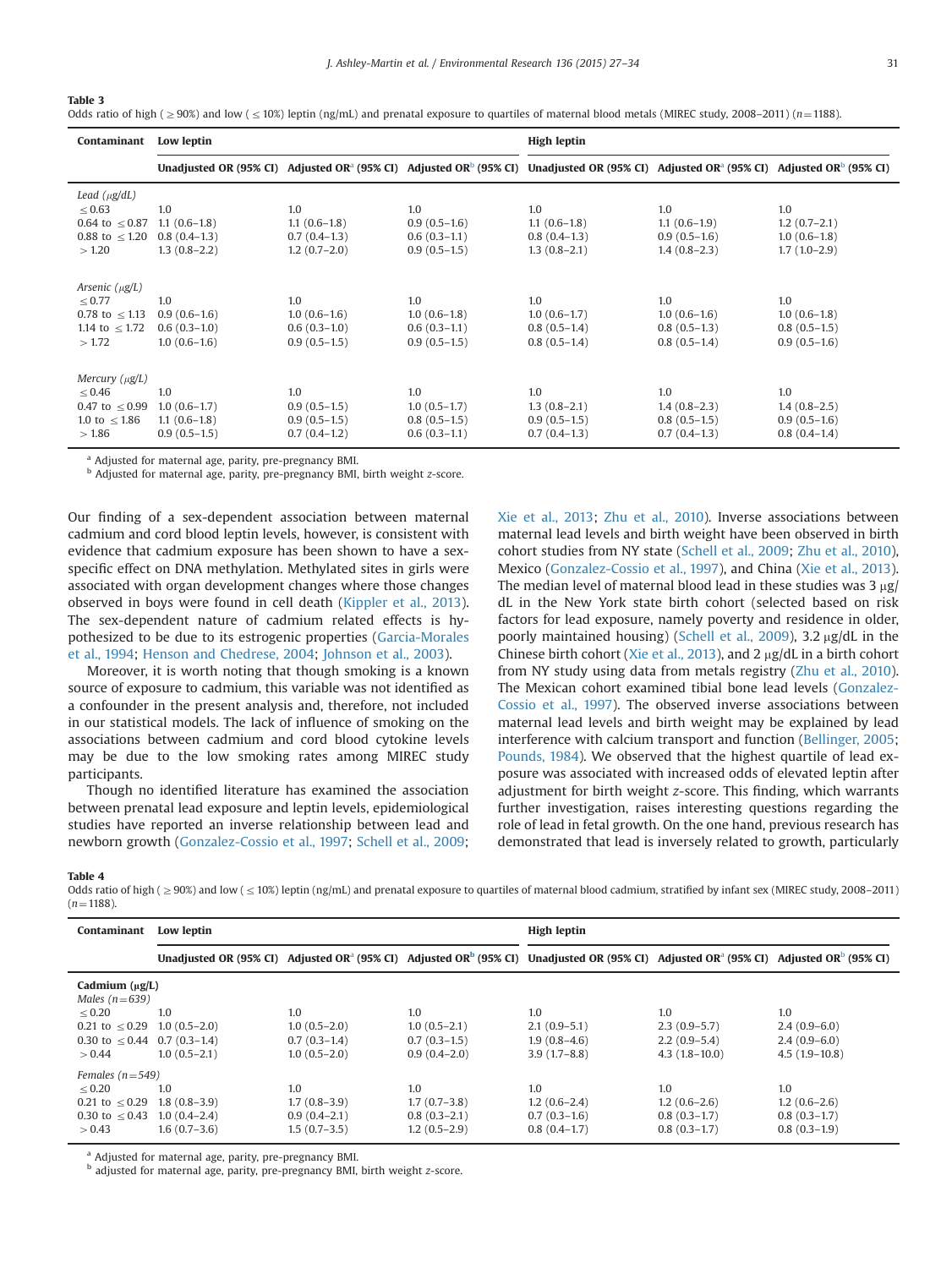#### <span id="page-5-0"></span>Table 5

Odds ratio of high ( $\geq$  90%) and low ( $\leq$  10%) adiponectin (µg/mL) and prenatal exposure to quartiles of maternal blood metals (MIREC study, 2008–2011) (n=1258).

| Contaminant                                                                                              | Low adiponectin                                                             |                                                                             |                                                                             | <b>High adiponectin</b>                                                                                                                                                               |                                                                             |                                                                             |
|----------------------------------------------------------------------------------------------------------|-----------------------------------------------------------------------------|-----------------------------------------------------------------------------|-----------------------------------------------------------------------------|---------------------------------------------------------------------------------------------------------------------------------------------------------------------------------------|-----------------------------------------------------------------------------|-----------------------------------------------------------------------------|
|                                                                                                          |                                                                             |                                                                             |                                                                             | Unadjusted OR (95% CI) Adjusted OR <sup>3</sup> (95% CI) Adjusted OR <sup>3</sup> (95% CI) Unadjusted OR (95% CI) Adjusted OR <sup>3</sup> (95% CI) Adjusted OR <sup>3</sup> (95% CI) |                                                                             |                                                                             |
| Lead $(\mu g/dL)$<br>$\leq 0.63$<br>$0.64$ to $\leq 0.87$ 1.3 (0.8-2.2)<br>0.88 to $\leq$ 1.20           | 1.0<br>$0.9(0.5-1.6)$                                                       | 1.0<br>$1.3(0.8-2.2)$<br>$0.9(0.5-1.5)$                                     | 1.0<br>$1.3(0.8-2.2)$<br>$0.8(0.5-1.4)$                                     | 1.0<br>$0.9(0.5-1.5)$<br>$1.1(0.7-0.9)$                                                                                                                                               | 1.0<br>$0.8(0.5-1.4)$<br>$1.0(0.6-1.7)$                                     | 1.0<br>$0.9(0.5-1.5)$<br>$1.1(0.7-1.9)$                                     |
| >1.20<br>Arsenic $(\mu g/L)$<br>$\leq 0.77$<br>0.78 to $\leq$ 1.13<br>1.14 to $\leq$ 1.72<br>>1.72       | $1.1(0.6-1.9)$<br>1.0<br>$0.8(0.5-1.4)$<br>$0.8(0.5-1.4)$<br>$0.9(0.5-1.5)$ | $1.1(0.7-1.9)$<br>1.0<br>$0.8(0.5-1.3)$<br>$0.8(0.5-1.4)$<br>$1.0(0.6-1.6)$ | $1.1(0.6-1.9)$<br>1.0<br>$0.8(0.5-1.3)$<br>$0.8(0.5-1.3)$<br>$0.9(0.6-1.6)$ | $0.8(0.5-1.4)$<br>1.0<br>$0.9(0.5-1.5)$<br>$1.0(0.6-1.6)$<br>$0.9(0.5-1.5)$                                                                                                           | $0.8(0.5-1.3)$<br>1.0<br>$0.8(0.5-1.3)$<br>$1.0(0.6-1.6)$<br>$0.9(0.5-1.5)$ | $0.9(0.5-1.5)$<br>1.0<br>$0.8(0.5-1.3)$<br>$1.0(0.6-1.7)$<br>$0.9(0.5-1.6)$ |
| Mercury $(\mu g/L)$<br>$\leq 0.46$<br>0.47 to $\leq$ 0.99<br>1.0 to $\leq$ 1.86<br>>1.86                 | 1.0<br>$0.9(0.5-1.5)$<br>$1.1(0.7-1.9)$<br>$0.9(0.5-1.5)$                   | 1.0<br>$0.9(0.5-1.6)$<br>$1.3(0.8-2.1)$<br>$1.0(0.6-1.7)$                   | 1.0<br>$0.9(0.5-1.6)$<br>$1.2(0.7-2.1)$<br>$0.9(0.5-1.6)$                   | 1.0<br>$1.1(0.6-1.9)$<br>$1.2(0.7-2.1)$<br>$1.2(0.7-2.1)$                                                                                                                             | 1.0<br>$1.0(0.6-1.7)$<br>$1.1(0.6-1.8)$<br>$1.1(0.6-1.8)$                   | 1.0<br>$1.0(0.6-1.7)$<br>$1.1(0.6-1.9)$<br>$1.2(0.7-2.0)$                   |
| Cadmium $(\mu g/L)$<br>$\leq 0.20$<br>0.21 to $\leq$ 0.29<br>0.30 to $\leq$ 0.44 0.9 (0.5-1.5)<br>> 0.44 | 1.0<br>$1.0(0.6-1.7)$<br>$0.8(0.5-1.3)$                                     | 1.0<br>$1.0(0.6-1.7)$<br>$0.9(0.5-1.5)$<br>$0.8(0.4-1.3)$                   | 1.0<br>$1.0(0.6-1.7)$<br>$0.9(0.5-1.5)$<br>$0.8(0.4-1.3)$                   | 1.0<br>$0.8(0.5-1.4)$<br>$1.0(0.6-1.6)$<br>$1.0(0.6-1.6)$                                                                                                                             | 1.0<br>$0.7(0.4-1.2)$<br>$0.8(0.5-1.4)$<br>$0.9(0.6-1.6)$                   | 1.0<br>$0.7(0.4-1.2)$<br>$0.8(0.5-1.4)$<br>$1.0(0.6-1.6)$                   |

<sup>a</sup> Adjusted for maternal age, education.

b Adjusted for maternal age, education, birth weight z-score.



Fig. 1. LOESS plot of association between  $log_{10}$  maternal cadmium and  $log_{10}$  cord blood leptin.

skeletal growth. On the other hand, the observed finding in the present study suggests that lead may be positively associated with leptin, a surrogate of fat mass. Thus, it is possible that lead impacts fetal growth through two different and potentially opposing pathways. Further work is necessary to clarify and confirm the biological mechanisms underlying these potential pathways. Adjustment for birth weight was the best available measure in the present study to determine whether the effect of lead on leptin levels was independent of skeletal growth. This approach, however, is limited by the fact that birth weight encompasses both fat mass and skeletal growth. Future investigations that can adjust solely for skeletal growth will offer an even further refined ability to disentangle the relationships between lead and fetal fat mass. Moreover, considering that the median levels (0.87  $\mu$ g/dL) of lead in the MIREC study are notably lower than the Health Canada blood intervention level of 10  $\mu$ g/dL ([Health Canada, 2013](#page-6-0)), any



Fig. 2. LOESS plot of association between  $log_{10}$  maternal lead and  $log_{10}$  cord blood leptin.

lead-related effects on fetal growth and development may be more pronounced in populations with high levels of exposure.

We did not identify any association between either arsenic or mercury and the adipokines. Though comparisons are difficult due to the difference in exposure medium, a Bangladesh birth cohort study reported an inverse association between prenatal urinary arsenic levels and birth weight, chest and head circumferences at maternal urinary arsenic levels below 100 µg/L. Exposure levels greater than this threshold, however, were not associated with any effect [\(Rahman et al., 2009](#page-7-0)). The literature on prenatal mercury exposure and fetal growth is limited and inconsistent. A French birth cohort study (EDEN) reported no association between prenatal mercury and fetal growth in the entire study population though a positive association between mercury levels and birth weight were seen among overweight women ([Drouillet-Pinard](#page-6-0) [et al., 2010](#page-6-0)). A Viennese study similarly identified no association between maternal mercury levels and birth weight yet was limited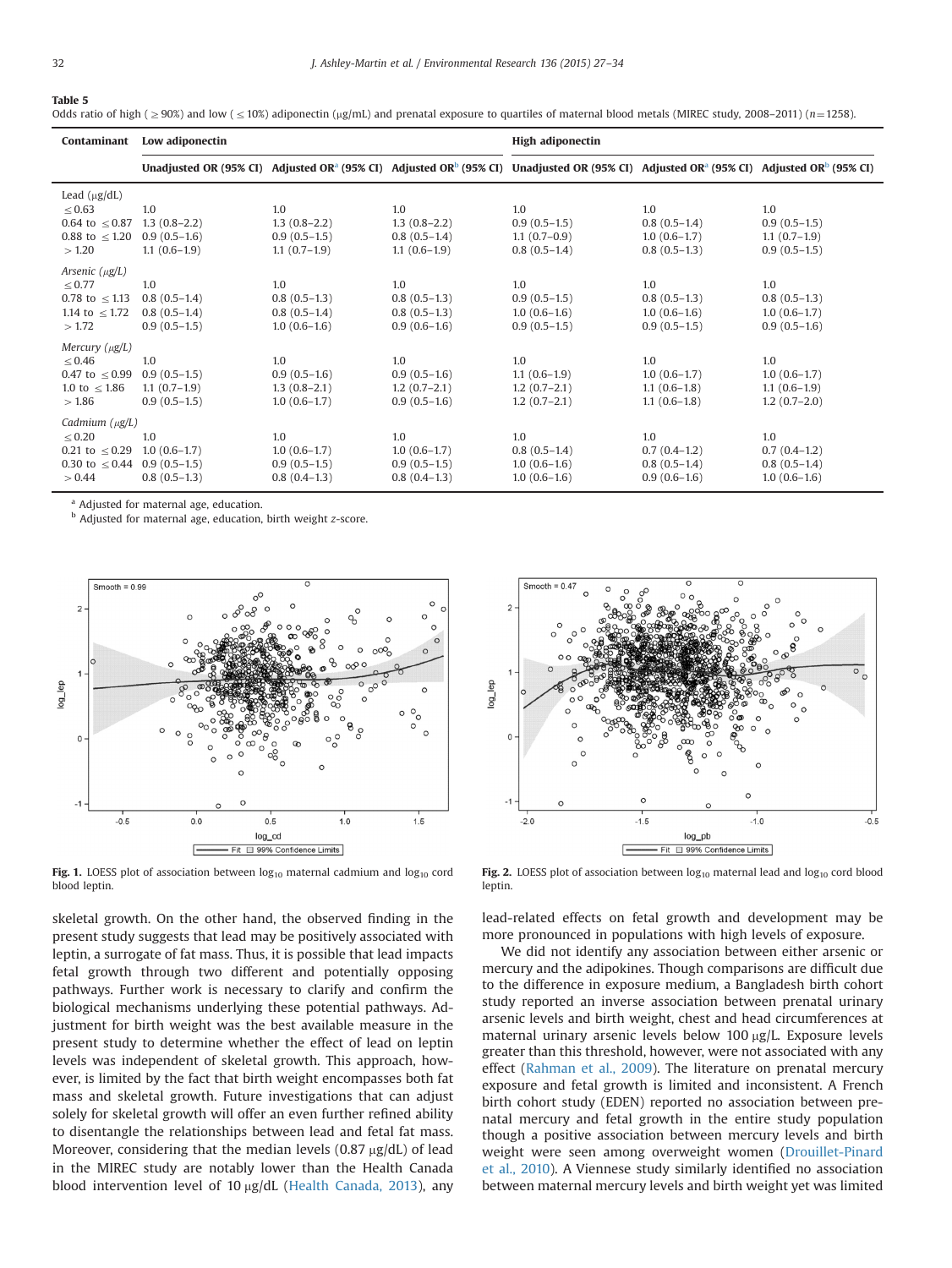<span id="page-6-0"></span>by low sample size (Gundacker et al., 2010). And, a Spanish birth cohort reported both positive and inverse associations between mercury and fish consumption and SGA depending on the type and amount of fish consumed [\(Ramon et al., 2009\)](#page-7-0).

In addition to the differences in metal measurement techniques and study populations, the discrepancy between our findings and previous birth cohort studies may be explained by the difference in outcome measures. The present examination of cord blood adipokine levels has facilitated examination of the effects of maternal blood metal levels on neonatal endocrine and metabolic development. Further investigation of this cohort is necessary to understand how fetal leptin and adiponectin translate into childhood growth trajectories. Leptin levels at birth have been found to be correlated with anthropometric measures in childhood (Karakosta and Chatzi, 2011; Mantzoros et al., 2009); the relationship between adiponectin and BMI is more complicated (Mazaki-Tovi et al., 2005; [Volberg et al., 2013](#page-7-0)). Though birth weight is positively correlated with cord blood adiponectin, adiponectin levels are low in obese adults (Mazaki-Tovi et al., 2005).

This longitudinal cohort study was able to assess the relationship between maternal metal concentrations and cord blood levels of leptin and adiponectin using biomonitoring data from a trans-Canada cohort of study participants. The sample size in this study exceeds many of the previous analyses of the potential health effects of metals in birth cohort studies. Blood metal concentrations were analyzed in the first and third trimesters thus allowing us to calculate an average exposure index over the duration of pregnancy with a minimal amount of missing data. The comprehensive questionnaire data available in the MIREC study allowed us to control for key confounders such as smoking, maternal pre-pregnancy BMI, and parity.

Despite these strengths, our study was subject to limitations common to observational studies. First, though the MIREC study had a rich set of covariate data, the role of residual confounding cannot be ruled out. For instance, nutritional and iron status was not available. Second, due to the number of chemicals and outcomes tested, the possibility of identifying a significant association by chance cannot be dismissed. Lastly, the MIREC study population is on average from a higher socioeconomic status, lower BMI, and less likely to smoke than the general population. Thus, caution is warranted in generalizing these findings to the population at large.

# 5. Conclusions

In conclusion, the observed relationships between lead and cadmium and fetal leptin levels suggest that prenatal exposure to elevated levels of these metals may impact fetal metabolic development. These findings contribute to the growing body of evidence demonstrating the susceptibility of fetal development to exogenous chemical exposures and the multifactorial etiology of childhood growth trajectories (Keith et al., 2006; Cunningham et al., 2014; [Warrington et al., 2013](#page-7-0)). Future follow up in this cohort will facilitate examination of the relationship between prenatal metal exposure, fetal adipokine levels, and anthropometric measures in childhood.

#### Acknowledgements

We would like to acknowledge the MIREC Study Group and the MIREC Biobank, as well as the MIREC study participants and research staff for their dedication. This study was funded by a grant from the Canadian Diabetes Association (Grant # OG-2-11-3424). The MIREC Study was funded by the Chemicals Management Plan

of Health Canada, the Canadian Institutes for Health Research (Grant# MOP – 81285), and the Ontario Ministry of the Environment.

#### References

- [Ananth, C.V., Kleinbaum, D.G., 1997. Regression models for ordinal responses: a](http://refhub.elsevier.com/S0013-9351(14)00388-0/sbref1) [review of methods and applications. Int. J. Epidemiol. 26, 1323](http://refhub.elsevier.com/S0013-9351(14)00388-0/sbref1)–1333.
- Arbuckle, T.E., Fraser, W.D., Fisher, M., Davis, K., Liang, C.L., Lupien, N., et al., 2013. Cohort profile: the maternal–infant research on environmental chemicals research platform. Paediatr. Perinat. Epidemiol. 27, 415–425. [http://dx.doi.org/10.](http://dx.doi.org/10.1111/ppe.12061) [1111/ppe.12061.](http://dx.doi.org/10.1111/ppe.12061)
- Barr, D.B., Bishop, A., Needham, L.L., 2007. Concentrations of xenobiotic chemicals in the maternal–fetal unit. Reprod. Toxicol. 23, 260–266. [http://dx.doi.org/](http://dx.doi.org/10.1016/j.reprotox.2007.03.003) [10.1016/j.reprotox.2007.03.003](http://dx.doi.org/10.1016/j.reprotox.2007.03.003).
- Bellinger, D.C., 2005. Teratogen update: lead and pregnancy. Birth Defects Res. A Clin. Mol Teratol. 73, 409–420. [http://dx.doi.org/10.1002/bdra.20127.](http://dx.doi.org/10.1002/bdra.20127)
- Cunningham, S., Kramer, M., Venkat Narayan, K.M., 2014. Incidence of childhood obesity in the United States. N. Engl. J. Med. 370, 403–411. [http://dx.doi.org/](http://dx.doi.org/10.1056/NEJMoa1309753) [10.1056/NEJMoa1309753.](http://dx.doi.org/10.1056/NEJMoa1309753)
- Drouillet-Pinard, P., Huel, G., Slama, R., Forhan, A., Sahuquillo, J., Goua, V., et al., 2010. Prenatal mercury contamination: relationship with maternal seafood consumption during pregnancy and fetal growth in the "EDEN mother–child" cohort. Br. J. Nutr. 104, 1096–1100. [http://dx.doi.org/10.1017/](http://dx.doi.org/10.1017/S0007114510001947) [S0007114510001947](http://dx.doi.org/10.1017/S0007114510001947).
- [Garcia-Morales, P., Saceda, M., Kenney, N., Kim, N., Salomon, D.S., Gottardisnll, M.M.,](http://refhub.elsevier.com/S0013-9351(14)00388-0/sbref7) [et al., 1994. Effect of cadmium on estrogen receptor levels and estrogen-in](http://refhub.elsevier.com/S0013-9351(14)00388-0/sbref7)[duced responses in human breast cancer cells. J. Biol. Chem. 269, 16896](http://refhub.elsevier.com/S0013-9351(14)00388-0/sbref7)–16901.
- Gluckman, P.D., Hanson, M.A., Cooper, C., Thornburg, K.L., 2008. Effect of in utero and early-life conditions on adult health and disease. N. Engl. J. Med. 359, 61–73. <http://dx.doi.org/10.1056/NEJMra0708473>.
- Gonzalez-Cossio, T., Peterson, K.E., Sanin, L.-H., Fishbein, E., Palazuelos, E., Aro, A., et al., 1997. Decrease in birth weight in relation to maternal bone-lead burden. Pediatrics 100, 856–862. [http://dx.doi.org/10.1542/peds.100.5.856.](http://dx.doi.org/10.1542/peds.100.5.856)
- Gundacker, C., Fröhlich, S., Graf-Rohrmeister, K., Eibenberger, B., Jessenig, V., Gicic, D., et al., 2010. Perinatal lead and mercury exposure in Austria. Sci. Total Environ. 408, 5744–5749. [http://dx.doi.org/10.1016/j.scitotenv.2010.07.079.](http://dx.doi.org/10.1016/j.scitotenv.2010.07.079)
- Health Canada, 2013. What is Lead. 〈[http://www.hc-sc.gc.ca/ewh-semt/con](http://www.hc-sc.gc.ca/ewh-semt/contaminants/lead-plomb/index-eng.php) [taminants/lead-plomb/index-eng.php](http://www.hc-sc.gc.ca/ewh-semt/contaminants/lead-plomb/index-eng.php)〉 (retrieved 09.07.14).
- Health Canada, 2010. Report on Human Biomonitoring of Environmental Chemicals in Canada. 〈[http://www.hc-sc.gc.ca/ewh-semt/pubs/contaminants/chms-ecms/](http://www.hc-sc.gc.ca/ewh-semt/pubs/contaminants/chms-ecms/index-eng.php) [index-eng.php#n1](http://www.hc-sc.gc.ca/ewh-semt/pubs/contaminants/chms-ecms/index-eng.php)〉 (retrieved 08.05.12).
- [Henson, M.C., Chedrese, P.J., 2004. Endocrine disruption by cadmium, a common](http://refhub.elsevier.com/S0013-9351(14)00388-0/sbref11) [environmental toxicant with paradoxical effects on reproduction. Exp. Biol.](http://refhub.elsevier.com/S0013-9351(14)00388-0/sbref11) [Med. 229, 383](http://refhub.elsevier.com/S0013-9351(14)00388-0/sbref11)–392.
- Johnson, M.D., Kenney, N., Stoica, A., Hilakivi-Clarke, L., Singh, B., Chepko, G., et al., 2003. Cadmium mimics the in vivo effects of estrogen in the uterus and mammary gland. Nat. Med. 9, 1081–1084. [http://dx.doi.org/10.1038/nm902.](http://dx.doi.org/10.1038/nm902)
- Karakosta, P., Chatzi, L., 2011. Leptin levels in cord blood and anthropometric measures at birth: a systematic review and meta‐analysis. Paediatr. Perinat. Epidemiol. 25, 150–163. <http://dx.doi.org/10.1111/j.1365-3016.2010.01163.x>.
- Kawakami, T., Nishiyama, K., Kadota, Y., Sato, M., Inoue, M., Suzuki, S., 2013. Cadmium modulates adipocyte functions in metallothionein-null mice. Toxicol. Appl. Pharmacol. 272, 625–636. [http://dx.doi.org/10.1016/j.taap.2013.07.015.](http://dx.doi.org/10.1016/j.taap.2013.07.015)
- Keith, S., Redden, D., Katzmarzyk, Boggiano, M., Hanlon, E., Benca, R., Ruden, R., 2006. Putative contributors to the secular increase in obesity: exploring the roads less traveled. Int. J. Obes. 30, 1585–1594. [http://dx.doi.org/10.1038/sj.](http://dx.doi.org/10.1038/sj.ijo.0803326) [ijo.0803326.](http://dx.doi.org/10.1038/sj.ijo.0803326)
- Kippler, M., Engström, K., Mlakar, S.J., Bottai, M., Ahmed, S., Hossain, M.B., et al., 2013. Sex-specific effects of early life cadmium exposure on DNA methylation and implications for birth weight. Epigenetics 8, 494–503. [http://dx.doi.org/](http://dx.doi.org/10.4161/epi.24401) [10.4161/epi.24401](http://dx.doi.org/10.4161/epi.24401).
- Kippler, M., Hoque, a M.W., Raqib, R., Ohrvik, H., Ekström, E.-C., Vahter, M., 2010. Accumulation of cadmium in human placenta interacts with the transport of micronutrients to the fetus. Toxicol. Lett. 192, 162–168. [http://dx.doi.org/](http://dx.doi.org/10.1016/j.toxlet.2009.10.018) [10.1016/j.toxlet.2009.10.018](http://dx.doi.org/10.1016/j.toxlet.2009.10.018).
- [Kippler, M., Tofail, F., Gardner, R., Rahman, A., Hamadani, J., Bottai, M., 2012. Cad](http://refhub.elsevier.com/S0013-9351(14)00388-0/sbref18)[mium exposure during pregnancy and size at birth: a prospective cohort study.](http://refhub.elsevier.com/S0013-9351(14)00388-0/sbref18) [Environ. Health Perspect. 284, 284](http://refhub.elsevier.com/S0013-9351(14)00388-0/sbref18)–289.
- [Klaasen, C., 2010. Casarett and Doull's Essentials of Toxicology, 2nd ed. McGraw-Hill](http://refhub.elsevier.com/S0013-9351(14)00388-0/sbref19) [Medical, New York.](http://refhub.elsevier.com/S0013-9351(14)00388-0/sbref19)
- [Kuhnert, P., Kuhnert, B., Bottoms, S., Erhard, P., 1982. Cadmium levels in maternal](http://refhub.elsevier.com/S0013-9351(14)00388-0/sbref20) [blood, fetal cord blood, and placental tissues of pregnant women who smoke.](http://refhub.elsevier.com/S0013-9351(14)00388-0/sbref20) [Am. J. Obstet. Gynecol. 142, 1021](http://refhub.elsevier.com/S0013-9351(14)00388-0/sbref20)–1025.
- Lin, C.-M., Doyle, P., Wang, D., Hwang, Y.-H., Chen, P.-C., 2011. Does prenatal cadmium exposure affect fetal and child growth? Occup. Environ. Med. 68, 641–646. [http://dx.doi.org/10.1136/oem.2010.059758.](http://dx.doi.org/10.1136/oem.2010.059758)
- Mantzoros, C.S., Rifas-shiman, S.L., Williams, C.J., Jessica, L., Kelesidis, T., Gillman, M. W., 2009. Cord blood leptin and adiponectin as predictors of adiposity in children at 3 years of age: a prospective cohort study. Pediatrics 123, 682–689. <http://dx.doi.org/10.1542/peds.2008-0343>.
- [Mazaki-Tovi, S., Kanety, H., Sivan, E., 2005. Adiponectin and human pregnancy.](http://refhub.elsevier.com/S0013-9351(14)00388-0/sbref23) [Curr. Diabet. Rep. 5, 278](http://refhub.elsevier.com/S0013-9351(14)00388-0/sbref23)–281.